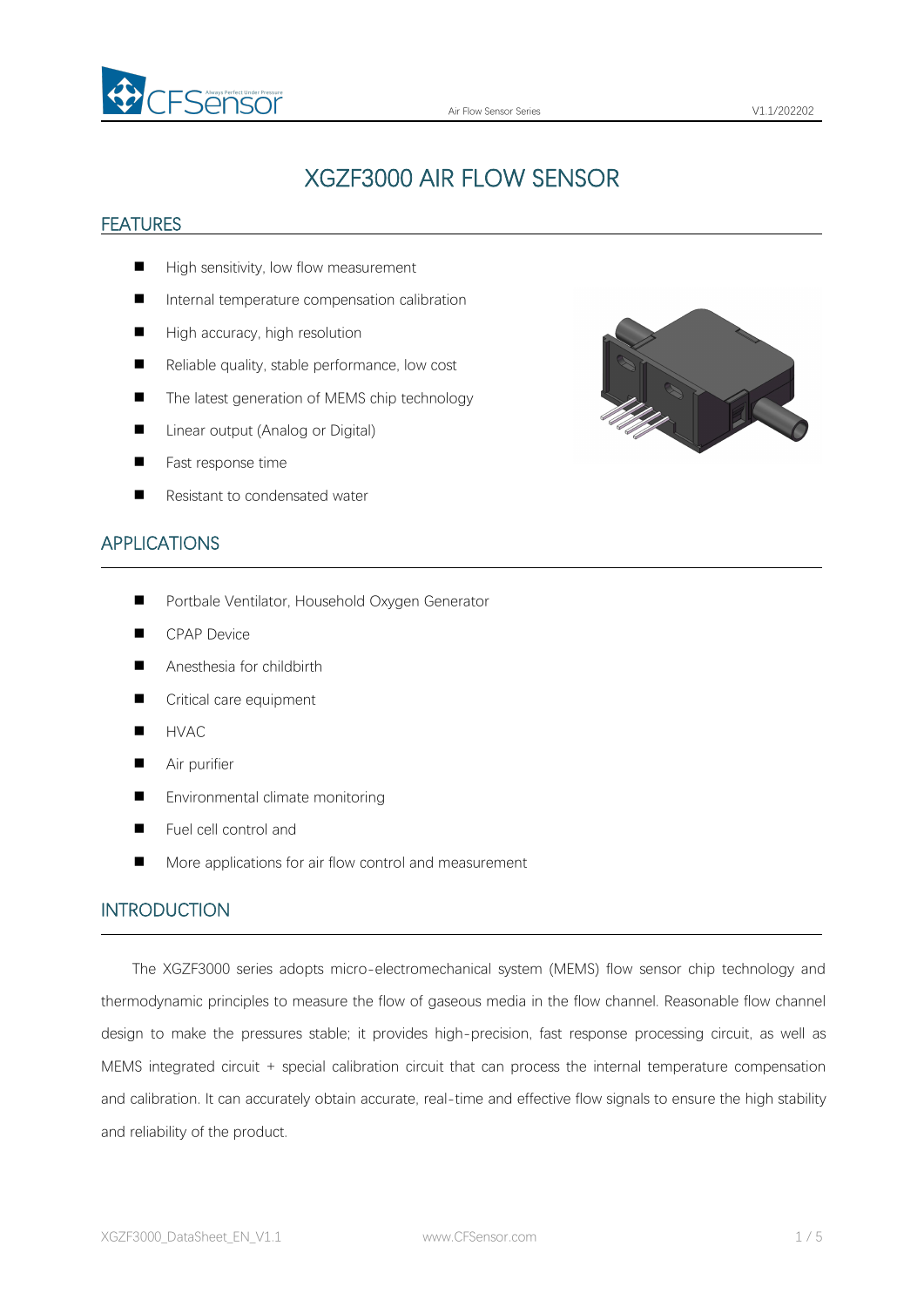

#### ELECTRONIC PERFORMANCE

Unless otherwise specified, measurements were taken with a supply voltage of  $( 8 \sim 24)$  VDC (Default: 12 VDC) Vdc at a temperature of 25±1℃ and humidity ranging from 40 % ~60 % RH

| Specifications       | Min.                                     | Typ.                     | <b>Max</b>               | Unit         |
|----------------------|------------------------------------------|--------------------------|--------------------------|--------------|
| Analog output        |                                          | $\overline{\phantom{a}}$ | 5                        | $\vee$       |
| Digtial output       | 6554                                     | $\overline{\phantom{a}}$ | 57015                    |              |
| Accuracy             | $\overline{\phantom{a}}$                 | ±1.5                     | $\overline{\phantom{a}}$ | %FS          |
| Offset drift         | $\overline{\phantom{a}}$                 | 0.02                     | $\overline{\phantom{a}}$ | %FS          |
| Resolution           |                                          | 0.1                      | $\overline{\phantom{a}}$ | %FS          |
| Range                | 200/300/400/500/600/1000/1500/2000/3000- |                          |                          | <b>SCCM</b>  |
| FS output            | 4.95                                     | 5                        | 5.05                     |              |
| Offset output        | 0.95                                     |                          | 1.05                     | $\vee$       |
| Working voltage      | 8                                        | 12                       | 24                       |              |
| Working pressure     | 0.2                                      | $\overline{\phantom{a}}$ | 0.35                     | Mpa          |
| Working temp.        | $-25$                                    | $\overline{\phantom{a}}$ | 85                       | $^{\circ}C$  |
| Electronic Interface | 2.54mm PIN                               |                          |                          |              |
| Materials            | PA66+GF30                                |                          |                          | $\mathrm{C}$ |

#### DIMENSION (Unit:mm)



### PIN CONNECTION&DEFINITION

| 00000 |  |
|-------|--|
|       |  |

| Analog output PIN&Colour Definition |        |            |              |           |
|-------------------------------------|--------|------------|--------------|-----------|
|                                     |        |            |              |           |
| NC.                                 | Vout   | vin        | <b>GND</b>   | NC.       |
| <b>NC</b>                           | 'ellow | <b>Red</b> | <b>Black</b> | <b>NC</b> |

2.54mm 5 Pin Dubond Latch Connector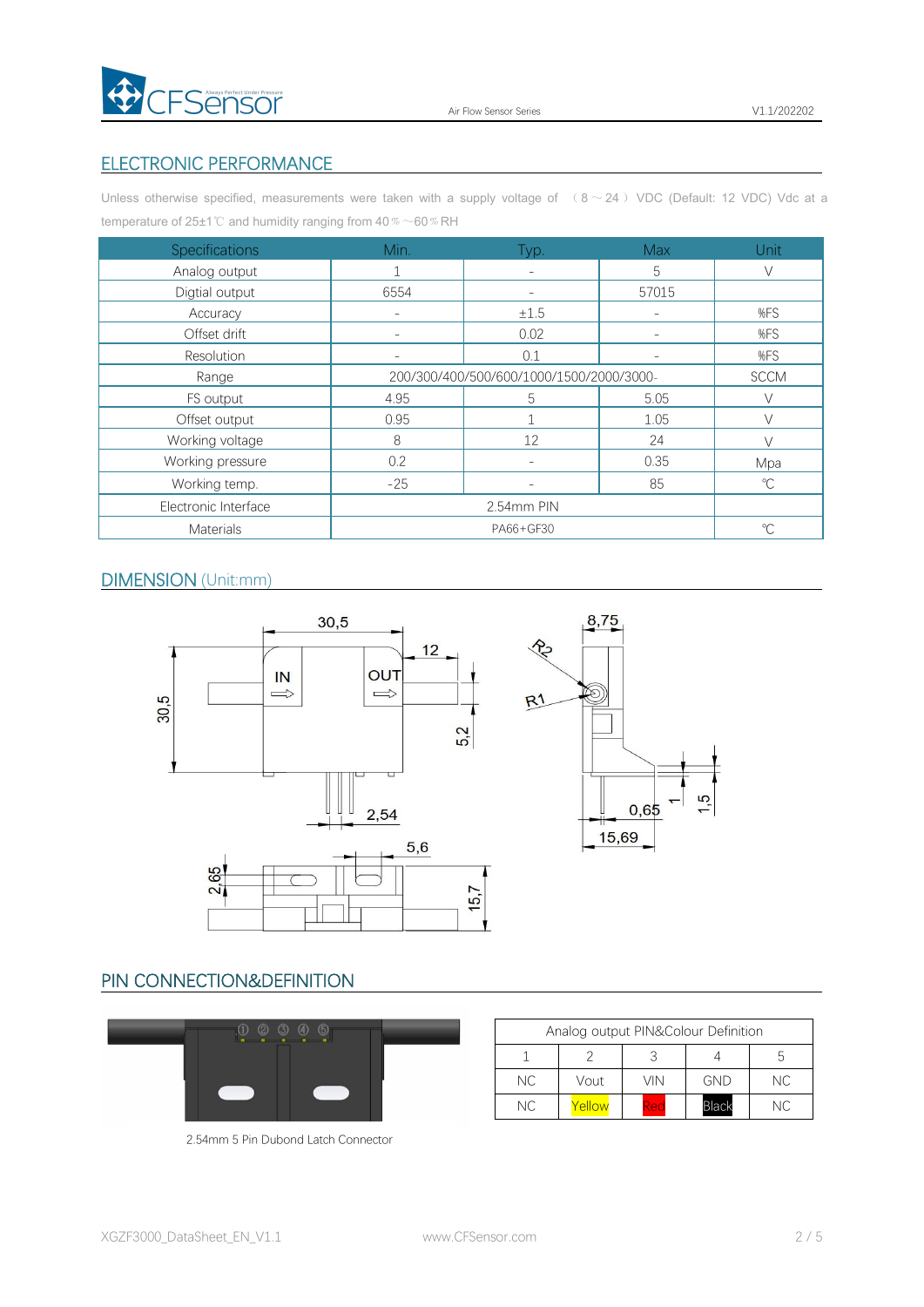

#### ORDER GUIDE



|           | Test Condition: VIN=12±0.01VDC, Ta=25°C; RH: 40% <rh<60% +85°c<="" -25°c="" max.="" range:="" temp.="" th="" to="" working=""><th></th></rh<60%> |             |
|-----------|--------------------------------------------------------------------------------------------------------------------------------------------------|-------------|
| P/N       | Range                                                                                                                                            | Unit        |
| XGZF3022A | $0 - 200$                                                                                                                                        | <b>SCCM</b> |
| XGZF3032A | $0 - 300$                                                                                                                                        | <b>SCCM</b> |
| XGZF3042A | $0 - 400$                                                                                                                                        | <b>SCCM</b> |
| XGZF3052A | $0 - 500$                                                                                                                                        | <b>SCCM</b> |
| XGZF3062A | $0 - 600$                                                                                                                                        | <b>SCCM</b> |
| XGZF3103A | $0 - 1000$                                                                                                                                       | <b>SCCM</b> |
| XGZF3152A | $0 - 1500$                                                                                                                                       | <b>SCCM</b> |
| XGZF3203A | $0 - 2000$                                                                                                                                       | <b>SCCM</b> |
| XGZF3303A | $0 - 3000$                                                                                                                                       | <b>SCCM</b> |
| Remark    | I2C and Other range are availale                                                                                                                 |             |

1. Customizable range between 0~300 SCCM

2. SCCM: Standard millilitre per minute. Standard conditions: 20°C, 101.325 KPa

3. Customized two-way airflow, analog output, F(min)—F(max) corresponds 1-5 V output, and 0 flow corresponds to 3V

4. If you need to order digital output products, replace the selection "A" with "D"

| 1. Unidirectional (One-way) airflow method: (calculation formula)          | 2. Bidirectional (Two-way) airflow mode:                  |
|----------------------------------------------------------------------------|-----------------------------------------------------------|
| XGZF3200-A-A                                                               | (calculation formula)                                     |
| Flow rate= $[(Vout -1 V)/4 V] \times full scale flow rate$                 | Forward flow= $[(Vout - 3V)/2 V] \times full scale flow$  |
| For example: XGZF3203-A-A, when reading the output voltage 2.5V,           | Reverse flow= $[(3 V - Vout)/2 V] \times full scale flow$ |
| The instantaneous flow rate is $[(2.5V-1V)/4V \times 2000SCCM] = 750 SCCM$ |                                                           |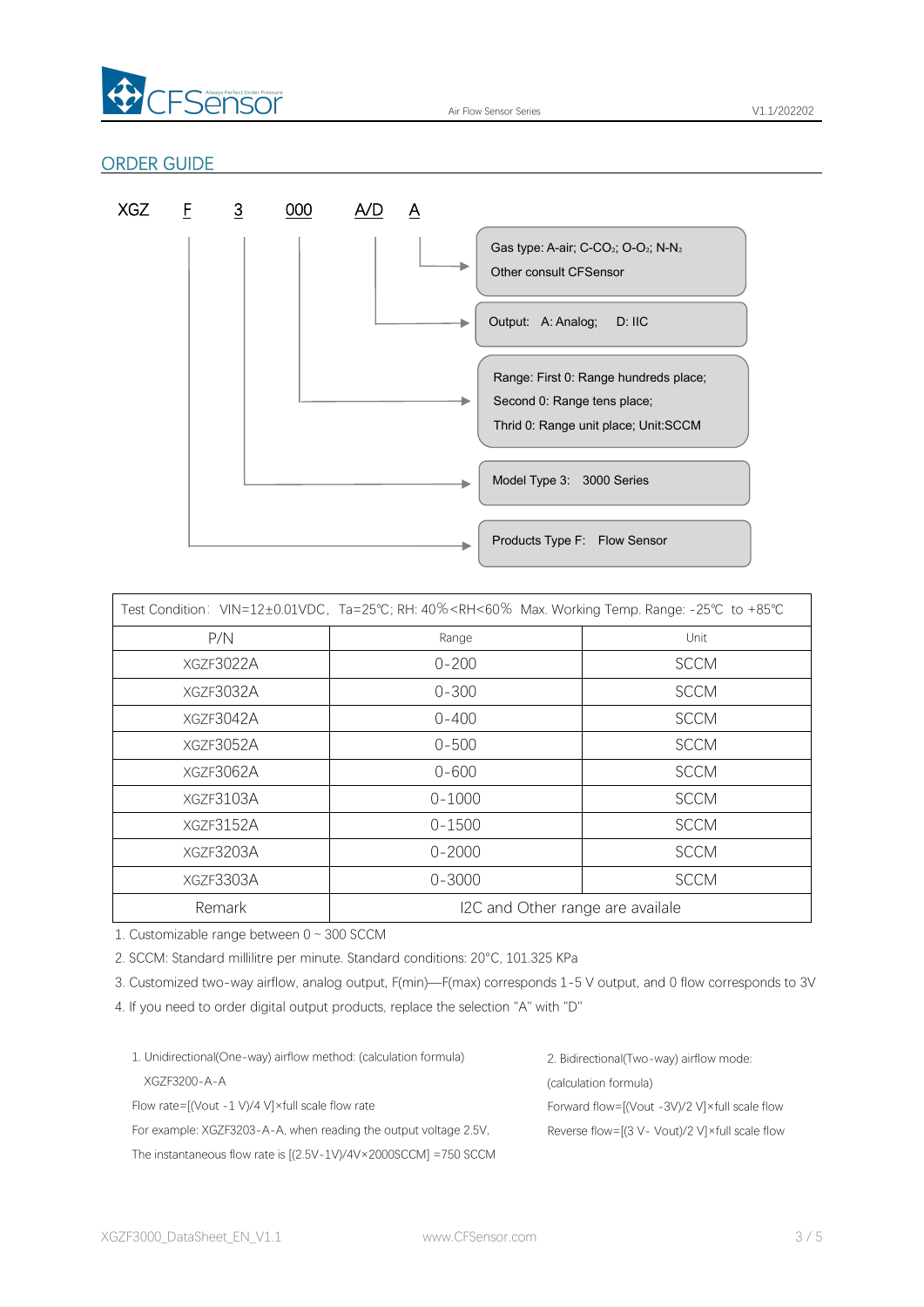

### OUTPUT CRUVE



#### INSTALLATION NOTES



For XGZF3000 series installation, as above show, the recommended pipe length is the first 5 and 2.5, that is, the inlet pipe length is 5 times the product diameter, and the outlet pipe length is 2.5 times the diameter; the product is installed concentrically, which is reliable and firm; the airflow direction is consistent with the product indication direction; The pin connection needs to correspond to the product pin definition to ensure correct operation after power on.

#### OPERATION NOTES

1. The product can be used normally only when it is suitable for the environment defined in this specification

2. Pay attention to the gas flow direction sign during installation, and the connection and leak detection should be carried out in accordance with the corresponding regulations.

3. During the use of the product, it is prohibited to install pipelines, clean pipelines or other improper operations that introduce a large amount of impurities at the same time; it may cause damage to the product.

4. If the gas medium contains water vapor and impurities, it may cause the sensor's sensitivity characteristics to decrease or damage.

5. Pay attention to the positive and negative poles of the power supply. If the positive and negative poles are connected reversely, the internal circuit of the sensor will be burned out and the normal use of the product will be affected.